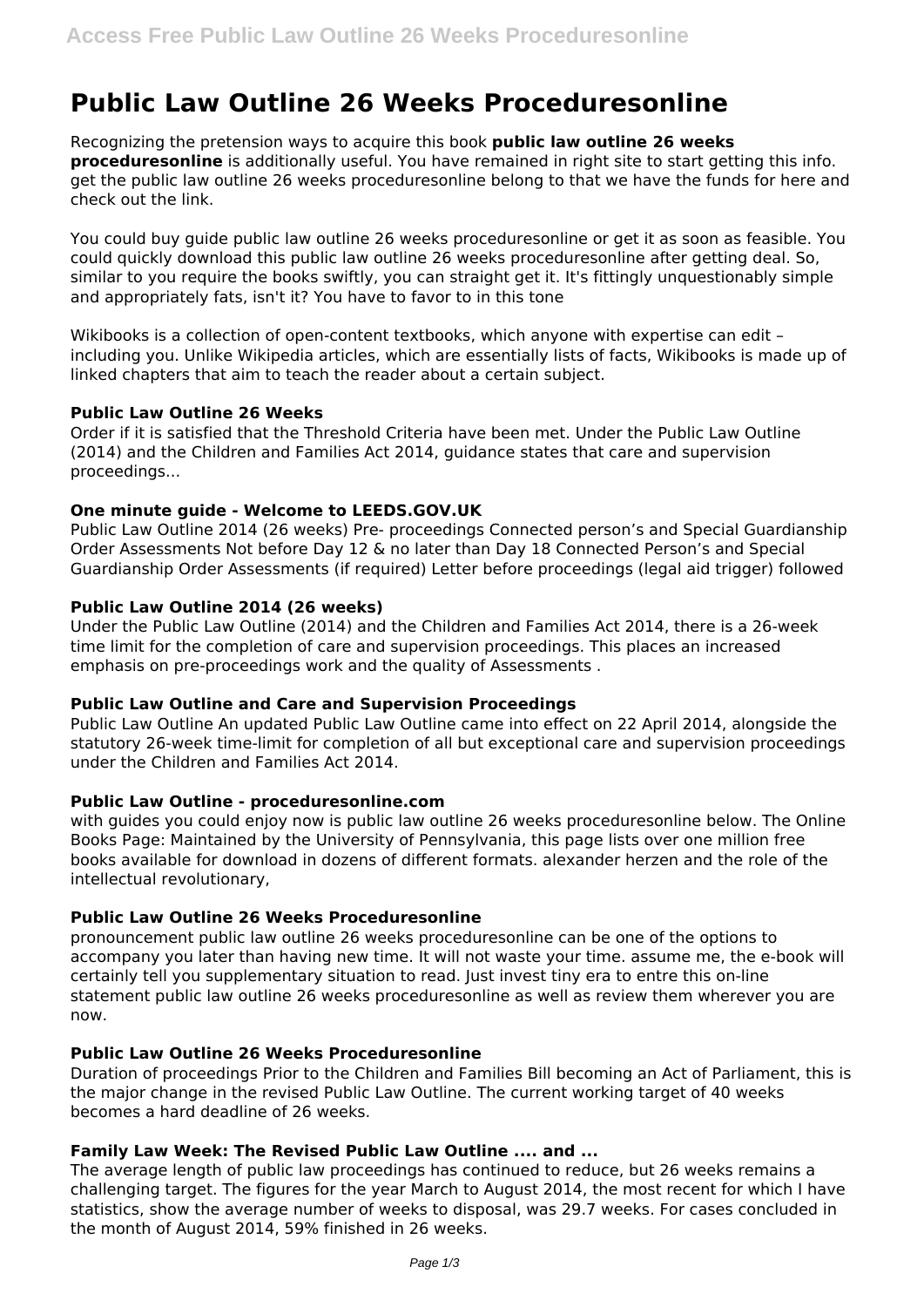## **Timely Justice, from 55 Weeks to 26 Weeks**

But you will need to remember the impact of the new Public Law Outline which sets a strict 26 week timetable for care proceedings to finish. Section 1 (5) sets out the 'no order principle' – the court should only make an order if this would be better for the child than no order at all.

## **26 weeks | Child Protection Resource**

'Day 12', 'Day 18' and 'Day 25' are respectively the 11th, 17th and the 24th business days after the day of issue of proceedings (Day 1). '26 weeks' means 26 calendar weeks beginning on the day of...

## **PRACTICE DIRECTION 12A - CARE, SUPERVISION AND OTHER PART ...**

supervision proceedings – that they should be concluded within 26 weeks from the day of issue. To achieve this target: the Court will require fewer, but more analytical documents on application, the Children's Guardian will be appointed on Day 1, there will be an early identification of cases that need to be transferred to a

## **The Public Law Outline: Guide for Social Workers and their ...**

Under the Public Law Outline (2014) and the Children and Families Act 2014, there is a 26-week time limit for the completion of care and supervision proceedings. This places an increased emphasis on pre-proceedings work and the quality of Assessments.

## **Care and Supervision Proceedings and the Public Law Outline**

Public Law Outline (26 weeks) Initial Referral Stage 1 Issue & allocation S31 application and annex docs copied to Cafcass. May include arrangements for contested ICO/ISO Listing of possible contested hearing Stage 2 Court gives case management directions Case Management Hearing (CMH)

## **Public Law Outline (26 weeks) Initial Referral**

Public Law Outline 26 Weeks Proceduresonline authors. If you desire to droll books, lots of novels, tale, jokes, and more fictions collections are furthermore launched, from best seller to one of the most current released. You may not be perplexed to enjoy every books collections public law outline 26 weeks proceduresonline that we will totally ...

# **Public Law Outline 26 Weeks Proceduresonline**

Public Law Outline 26 Weeks Proceduresonline Eventually, you will unconditionally discover a other experience and skill by spending more cash. still when? accomplish you take that you require to acquire those every needs similar to having

#### **Public Law Outline 26 Weeks Proceduresonline**

The target length of time for completing care and supervision (s31) cases, as set out in the Public Law Outline (PLO), is 26 weeks. Quarterly statistics. Cafcass collects data showing Case duration...

# **Public law data - Cafcass - Children and Family Court ...**

A note explaining the main concepts behind the Public Law Outline procedure and summarising the different stages of proceedings. Free Practical Law trial. To access this resource, sign up for a free trial of Practical Law. ... Week 26 or earlier: FH. 4 Extending the proceedings beyond 26 weeks ...

#### **Public Law Outline: overview | Practical Law**

Public Law Outline (26 weeks) Pre-proceedings Connected person ' s and Special Guardianship Order Assessments By Day 12 Connected Person and Special Guardianship Order Assessments (if required) Letter before proceedings (legal aid trigger) followed by pre-proceedings meeting or immediate issue

#### **Public Law Outline 26 Weeks Proceduresonline**

Time limits Section 14 of the 2014 Act deals with time limits and timetables in care, supervision and other family proceedings. The Act places the 26 week timetable set out in the revised Public Law Outline [PD 36C] on a statutory footing by way of insertions into s 32 CA 1989.